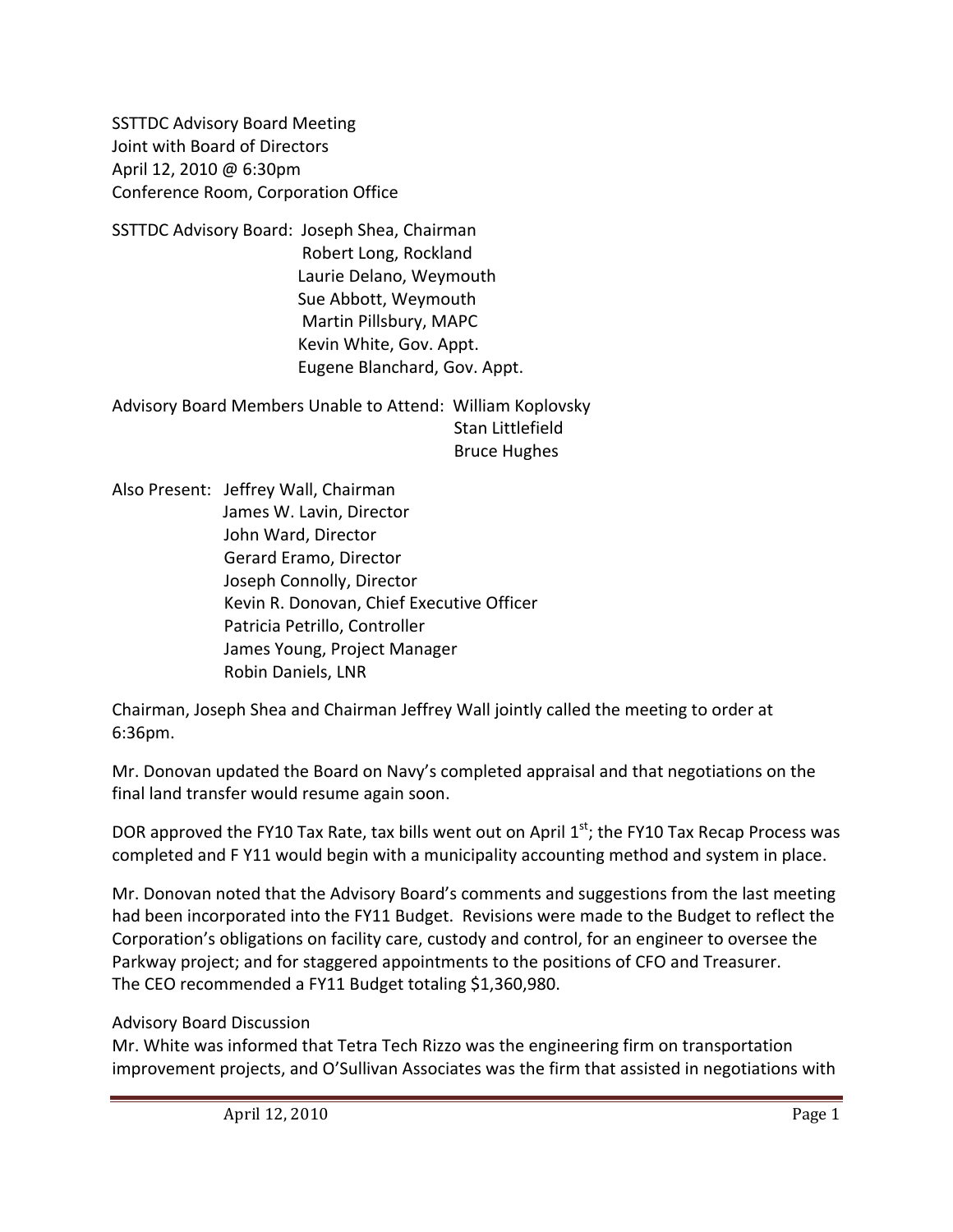the Congressional and Federal Bureaucracy.

Mr. Donovan explained the employee health benefit plan under the membership with the Mayflower Municipal Health Group, and noted that rates had increased over the past three years. The Health group had been prudent in investments, were able to subsidize rates and keep them low for the member unit.

Mr. Donovan also noted that Plymouth County Retirement System employee assessments would be paid up front on July  $1<sup>st</sup>$  to take advantage of 2% discount. Mr. Connolly stated the retirement funding schedule was part of legislation and that it may be extended beyond 2026 to alleviate the pressure of 2008 investment performances on cities and towns.

# **VOTED: Motion of Martin Pillsbury, seconded by Eugene Blanchard, to consider approval of the FY11 Budget as presented tonight**

### **Unanimous vote (7‐0)**

Ms. Abbott was informed that employees had some provisions for car and health allowance. If an employee's spouse had insurance, the Corporation offered reimbursement for the spouse's cost.

Mr. Blanchard was informed salary obligations would increase in October and April, five-week months.

Mr. Shea was informed that legal needs would decrease with the completion of land transfer and bonding, but continue for the reporting process on monitoring new growth and new jobs. Mr. Shea was also informed that accepting roads as public ways would qualify the Corporation for Chapter 90 funds.

Discussion ensued on the continuous support the Corporation has received from Congressman Delahunt. Mr. Shea suggested providing a status report on the SouthField project to the new congressional candidates.

The Advisory Board requested a tour of the site now that the weather had improved. Discussion ensued on the next Advisory Board meeting. All agreed to another joint meeting with the Directors. Board members will be polled for their availability on Oct.  $25^{th}$ .

# Prior minutes were reviewed.

#### **VOTED: Motion of Eugene Blanchard, seconded by Martin Pillsbury, to approve the minutes of March 8, 2010 Unanimous vote**

The CEO reported that the Corporation would soon go out to bond. When punch list items were completed, and a land value assigned, a public hearing would take place to consider acceptance of Shea Drive. When Parkway bond documents were ready to close, the Corporation would be in a position to pass papers with LNR to take ownership of the land and improvements.